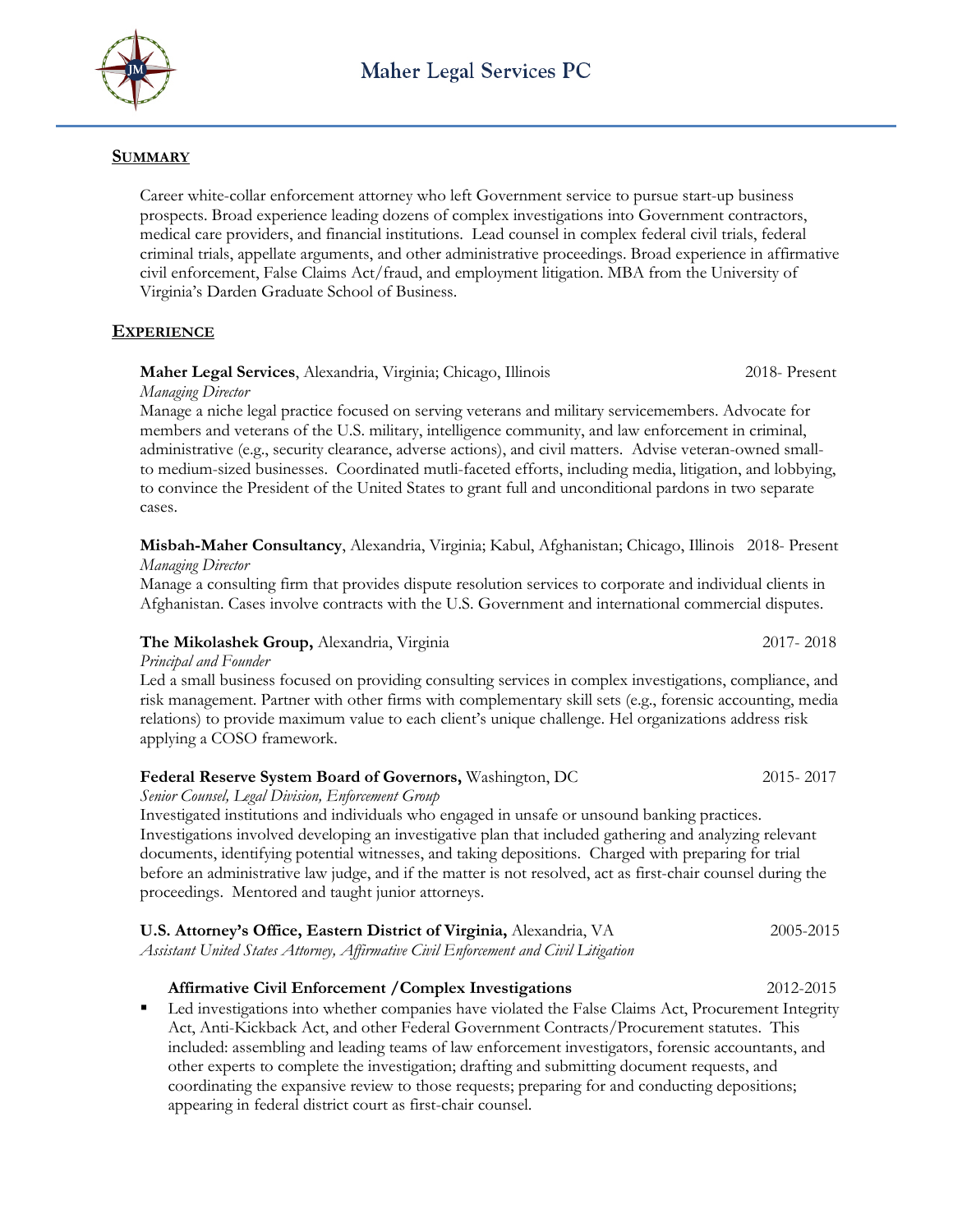**University of Virginia, Darden Graduate School of Business,** Charlottesville, Virginia

**Dickinson School of Law of Pennsylvania State University** Carlisle, Pennsylvania Juris Doctor, 1996

# Misbah-Maher Consultancy Page 2

Resume of Kevin Mikolashek

- **Led investigations into whether companies have provided counterfeit or gray-market items to the** Government.
- Worked with criminal investigators and prosecutors in parallel civil/criminal investigations and cases; coordinated strategy to ensure that both the civil and criminal investigations succeeded.
- **Partnered with technical experts to use data analytics and e-discovery tools to streamline** investigations, resulting in more effective and efficient investigations.

# **General Civil Litigation** 2005-2012

- Served as lead counsel representing the United States, its agencies, and officials in various civil cases filed in federal district courts (primarily the Eastern District of Virginia – the fastest federal docket in the nation), United States courts of appeals, and state courts in a wide variety of civil cases.
- **•** Drafted and filed memoranda in over 100 dispositive motions and discovery-related motions, and presented oral argument in dozens of motions. Cases included: employment, immigration; national security, torts (medical malpractice and personal injury), and civil rights.
- **Engaged in extensive civil discovery, serving as lead counsel taking dozens of depositions, and** defending Federal Government employees (including senior executives) in hundreds of depositions.
- Mentored junior attorneys in dozens of cases; reviewed dispositive motions they drafted, and guided them as they developed case strategy, conducted discovery, prepared for and took depositions, negotiated settlements, prepared for trial, and litigated civil cases.

| United States Army Judge Advocate General's Corps   | 1997 - 2005 |
|-----------------------------------------------------|-------------|
| <b>U.S. Army Litigation Division, Arlington, VA</b> | 2001-2005   |
|                                                     |             |

*Litigation Attorney*

Defended the U.S. Army in dozens of lawsuits filed in federal district and appellate courts. Co-chaired and won two jury trials. Took and defended dozens of depositions. Drafted over 100 briefs, including dispositive motions, which Department of Justice colleagues filed in federal courts.

## **U.S. Army Legal Services Agency**, Arlington, VA 2000-2001

*Appellate Criminal Defense Counsel*

Represented over 100 clients with felony convictions. Drafted over seventy briefs, and presented oral argument in several cases. Served as Supreme Court Coordinator, preparing petitions for certiorari and *amicus curiae* briefs.

## **3rd Infantry Division**, Fort Stewart, GA 1997-2000

Master of Business Administration, 2014

*Prosecutor/ Legal Advisor* 

Prosecuted approximately thirty felony criminal trials, including kidnapping, rape, larceny, drug distribution, and aggravated assault cases. Worked closely with law enforcement officers in all aspects of investigation and prosecution.

Served as principal legal advisor to an armored task force, and accompanied the task force during a deployment to the Middle East. Advised in all areas of law, including criminal law, personnel matters, international law, and foreign claims.

## **EDUCATION**